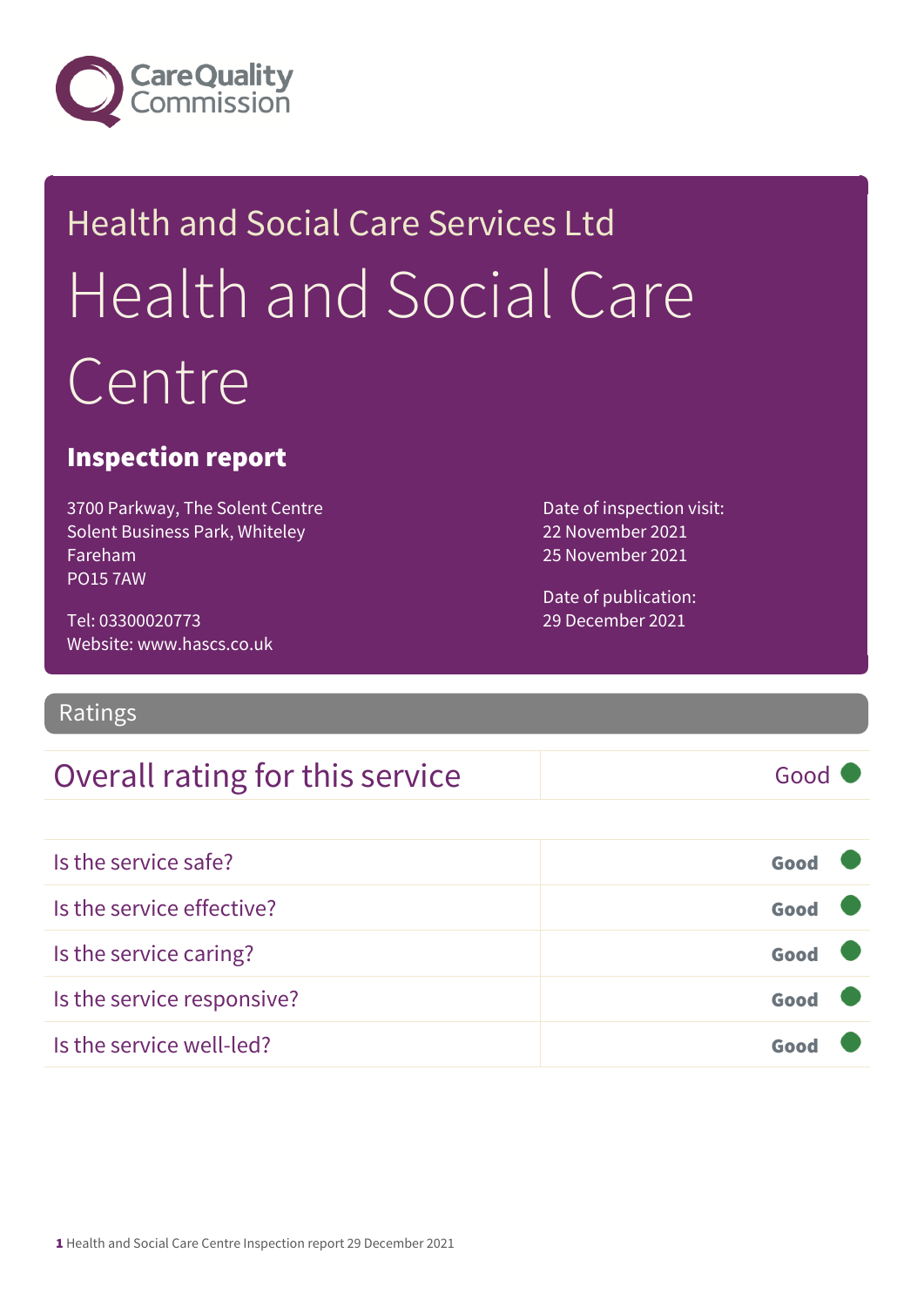### Summary of findings

### Overall summary

#### About the service

Health and Social Care Centre are a domiciliary care service providing personal and nursing care to people living in their own houses or flats. The service supported 47 people aged 18 months to 65 and over at the time of the inspection.

Not everyone who used the service received personal care. CQC only inspects where people receive personal care. This is help with tasks related to personal hygiene and eating. Where they do, we also consider any wider social care provided.

People's experience of using this service and what we found

Recruitment procedures were sufficient to ensure suitable staff were employed. Some people told us there were some gaps in staffing levels. Staffing levels had been addressed and ongoing recruitment underway.

People told us they felt safe when receiving care, some people were supported to meet their nutritional and hydration needs by staff who were following advice given by dieticians. Medicines were safely managed, and staff contacted healthcare professionals when required. Infection control measures were in place and staff told us they had sufficient personal protective equipment to protect themselves and people from infection.

Staff were caring and spoke very fondly of the people they supported. They knew people well and spoke respectfully about them. People and their relatives were listened to and their choices were respected. Where people did not use words to communicate, care records included information about how they expressed their needs, choices and preferences.

People told us they had been involved in care planning, care plans reflected people's individual needs and choices. People's risk assessments and risks relating to their home environment were detailed and helped reduce risks to people while maintaining their independence. Staff were responsive to people's needs.

People were supported to have maximum choice and control of their lives and staff supported them in the least restrictive way possible and in their best interests; the policies and systems in the service supported this practice.

People had regular contact from the registered manager, clinical nurse managers who undertook some care calls and completed assessments and initial visits for new people. People and staff were confident the registered manager would listen to them and take any necessary action should the need arise.

The provider had good oversight of the service. Systems of daily, weekly and monthly meetings and quality assurance checks and audits were in place.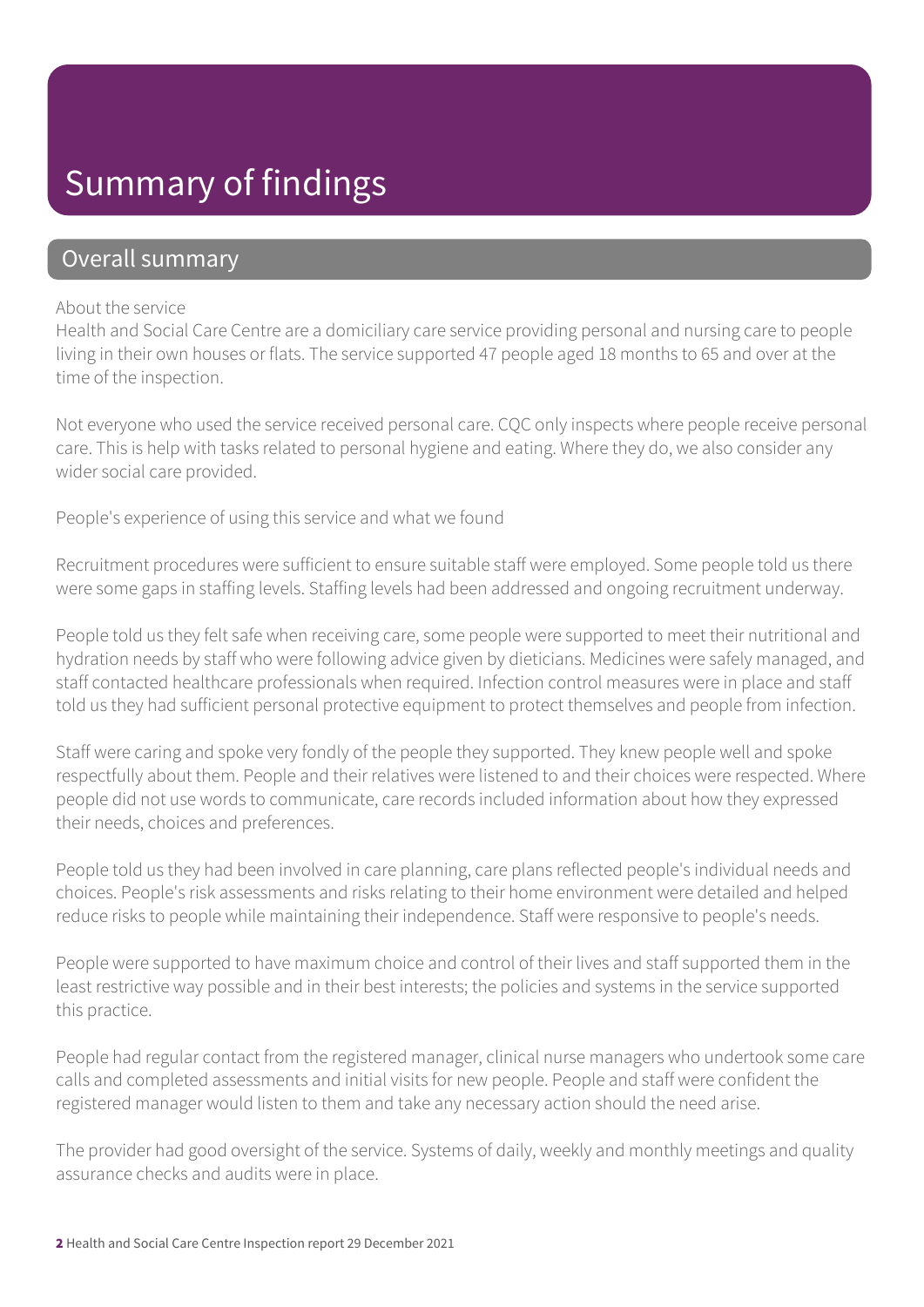A second registered manager was recruited to the service this was to enable a registered manager to work in the community and the other in the office when needed.

For more details, please see the full report which is on the CQC website at www.cqc.org.uk

Rating at last inspection.

This service was registered with us on 11 November 2019 and this is the first inspection.

Why we inspected

This was a planned inspection based on the date of registration with CQC.

Follow up

We will continue to monitor information we receive about the service until we return to visit as per our reinspection programme. If we receive any concerning information we may inspect sooner.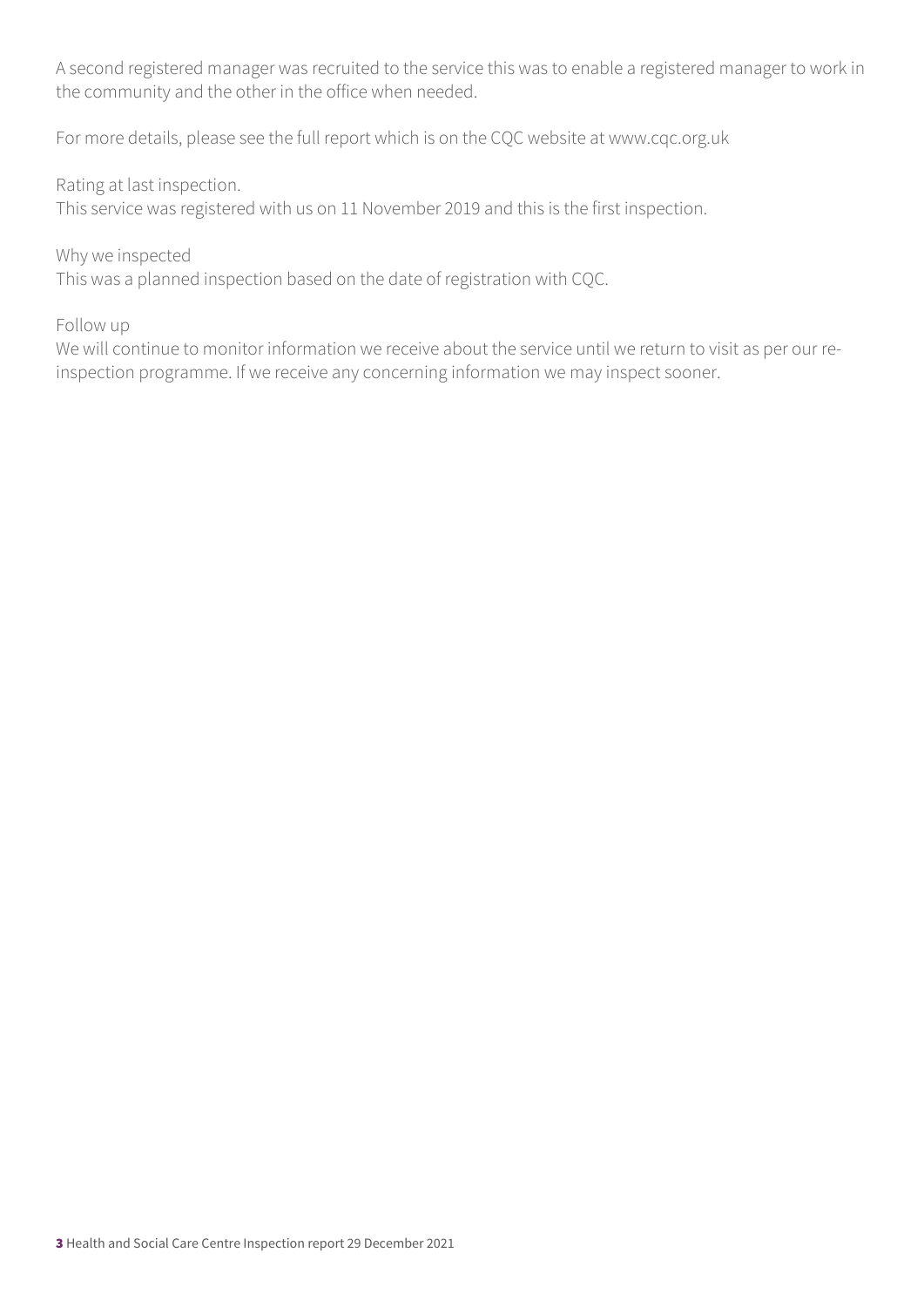### The five questions we ask about services and what we found

We always ask the following five questions of services.

| Is the service safe?                          | Good |
|-----------------------------------------------|------|
| The service was safe.                         |      |
| Details are in our safe findings below.       |      |
| Is the service effective?                     | Good |
| The service was effective.                    |      |
| Details are in our effective findings below.  |      |
| Is the service caring?                        | Good |
| The service was caring.                       |      |
| Details are in our caring findings below.     |      |
| Is the service responsive?                    | Good |
| The service was responsive.                   |      |
| Details are in our responsive findings below. |      |
| Is the service well-led?                      | Good |
| The service was well-led.                     |      |
| Details are in our well-Led findings below.   |      |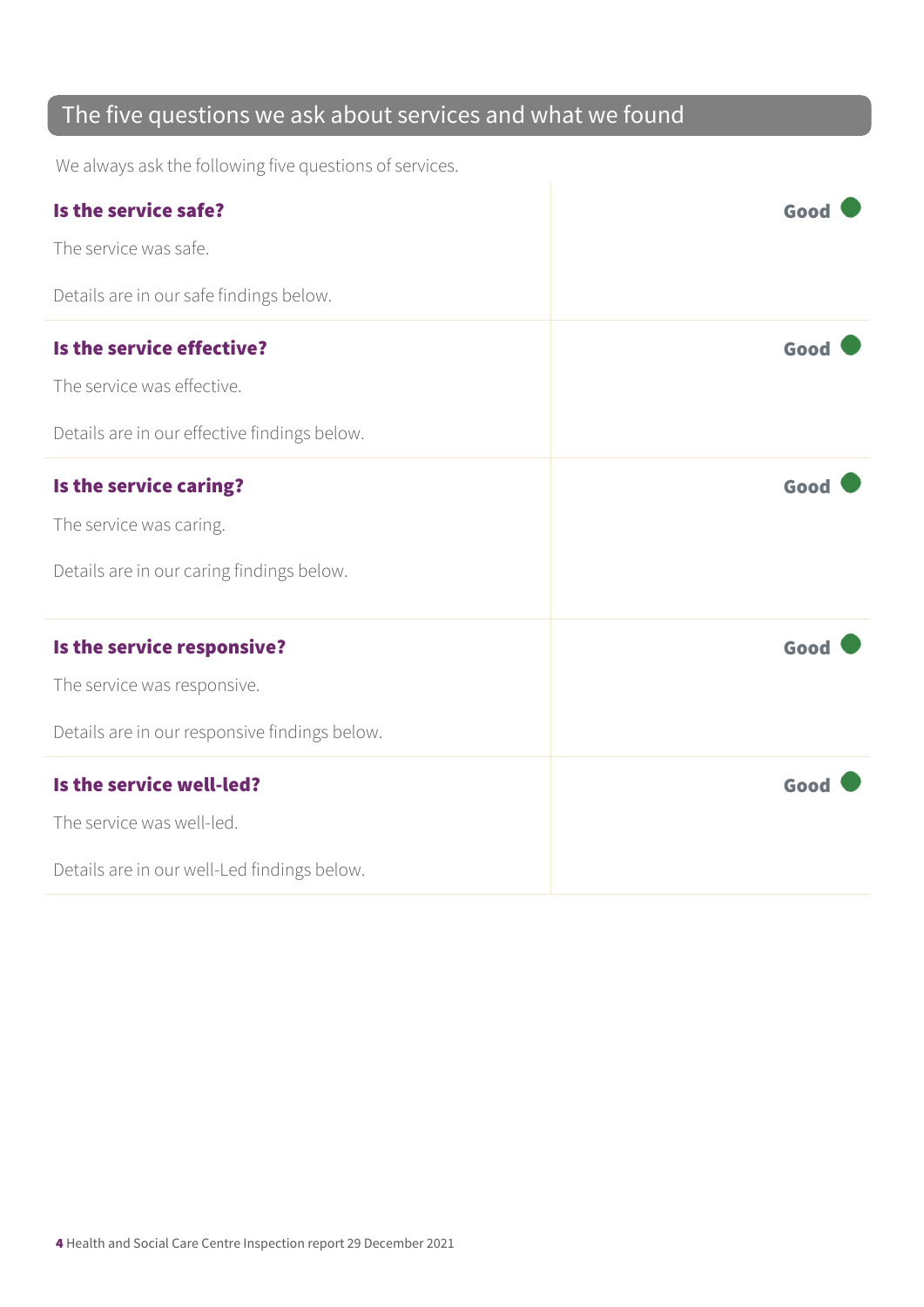

# Health and Social Care Centre

Detailed findings

### Background to this inspection

#### The inspection

We carried out this inspection under Section 60 of the Health and Social Care Act 2008 (the Act) as part of our regulatory functions. We checked whether the provider was meeting the legal requirements and regulations associated with the Act. We looked at the overall quality of the service and provided a rating for the service under the Care Act 2014.

#### Inspection team

The inspection team consisted of one inspector and an Expert by Experience. An Expert by Experience is a person who has personal experience of using or caring for someone who uses this type of care service.

#### Service and service type

This service is a domiciliary care agency. It provides personal care and nursing care to people living in their own houses and flats.

The service has two managers registered with the Care Quality Commission. This means that they and the provider are legally responsible for how the service is run and for the quality and safety of the care provided. At the time of this inspection one of the registered managers were on leave.

#### Notice of inspection

We gave the service 48 hours' notice of the inspection. This was because we needed to be sure that the provider or one of the registered managers would be in the office to support the inspection.

Inspection activity started on 19 November 2021 and ended on 26 November 2021. We visited the office location on 22 November 2021 and 25 November 2021.

What we did before the inspection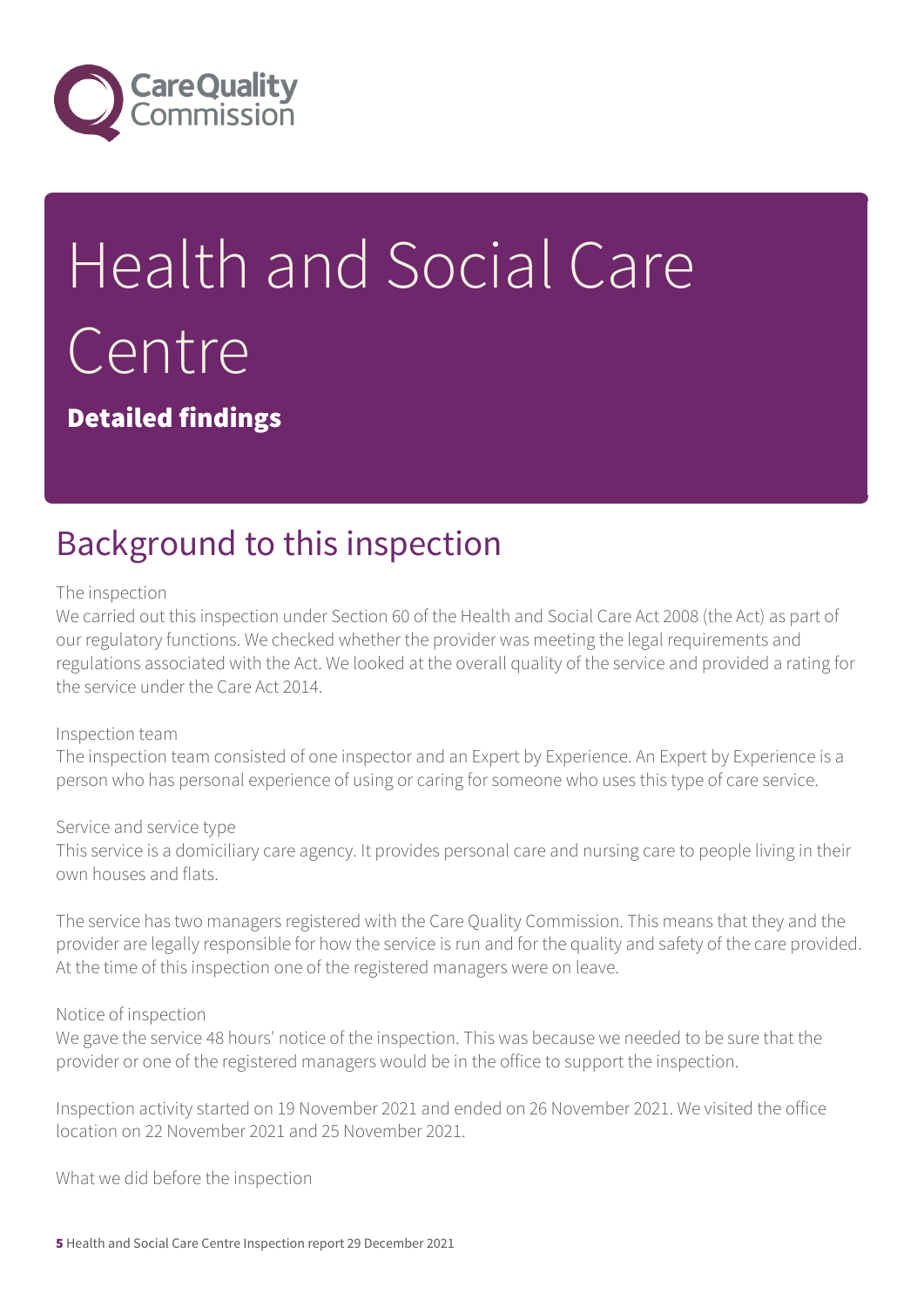We sought feedback from the local authority and professionals who work with the service. The provider was not asked to complete a provider information return prior to this inspection. This is information we require providers to send us to give some key information about the service, what the service does well and improvements they plan to make. We took this into account when we inspected the service and made the judgements in this report. We used all of this information to plan our inspection.

#### During the inspection

We spoke with six people who used the service and seven relatives about their experience of the care provided. We spoke with eight members of staff and the provider, registered manager, finance director, clinical nurse managers and business support officer.

We reviewed a range of records. This included seven people's care records and multiple medication records. We looked at eight staff files in relation to recruitment and staff supervision. A variety of records relating to the management of the service, including policies and procedures were reviewed.

#### After the inspection

We continued to seek clarification from the provider to validate evidence found. We looked at training data and quality assurance records. We received further information from eight staff we contacted via email.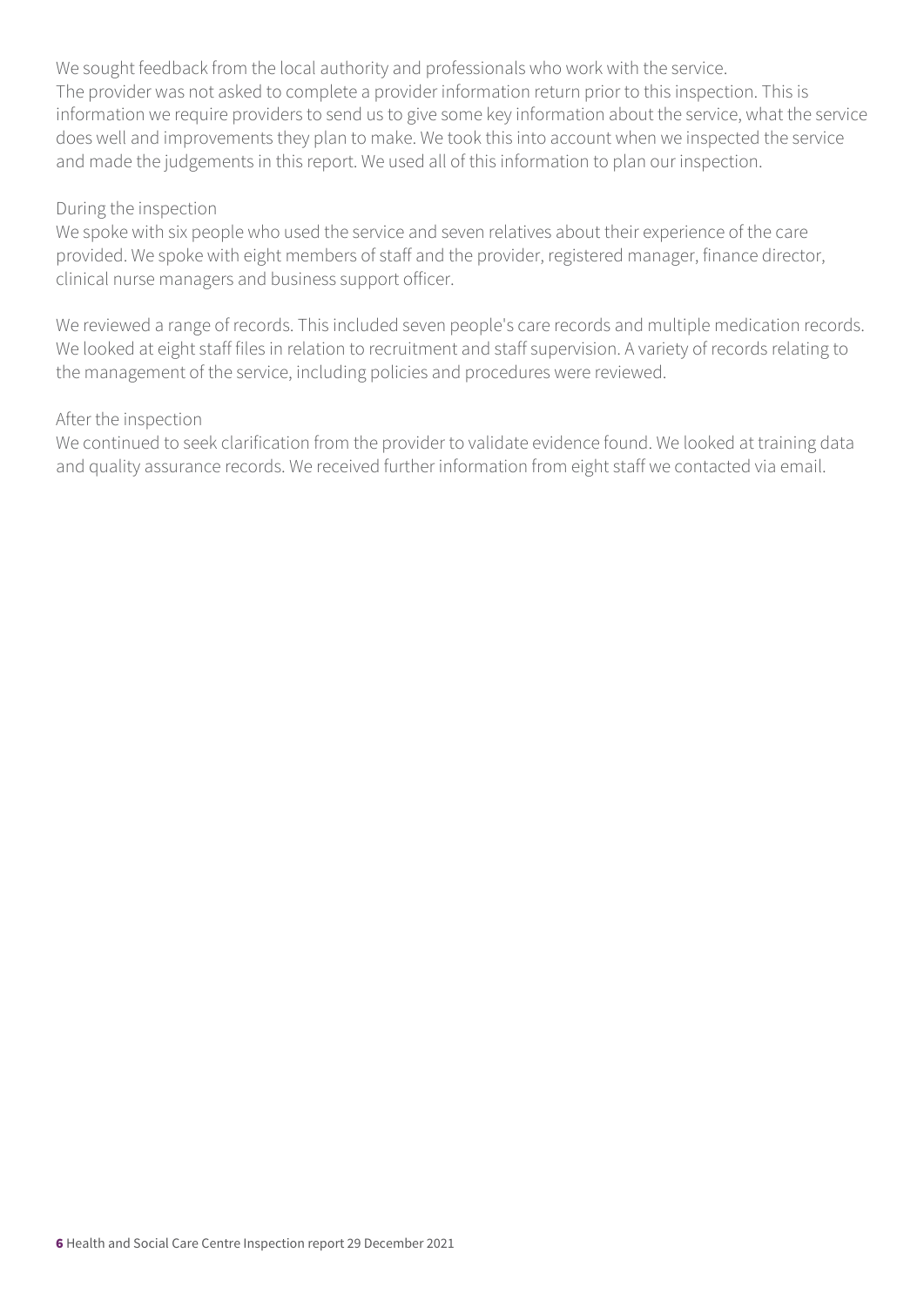### Is the service safe?

# Our findings

Safe – this means we looked for evidence that people were protected from abuse and avoidable harm.

This is the first inspection for this registered service. This key question has been rated Good: This meant people were safe and protected from avoidable harm.

Systems and processes to safeguard people from the risk of abuse

- People told us they felt safe and the staff looked after them well. Comments we received included, "I absolutely feel very safe with them [staff]," and "Yes I do feel safe, very much so."
- Staff received safeguarding training and knew how to recognise abuse and protect people. Staff told us they would report any concerns to the clinical nurse manager or registered manager.
- The provider had appropriate policies and procedures in place to protect people from abuse, the registered manager was clear about their safeguarding responsibilities, there were processes in place for investigating any safeguarding incidents if they occurred and reporting these to care quality commission (CQC) and the local authority safeguarding team.

Assessing risk, safety monitoring and management

- Risks to people were assessed, recorded clearly in their care plans, and updated when people's needs changed.
- People and their relatives told us they felt staff provided safe care and understood risks. One relative told us, "Staff know what they're doing and recognise any risks and if (person's) condition changes staff let me know."
- People's home and environmental risk assessments had been completed by the management team to promote the safety of both people and staff. These considered the immediate living environment of the person, including lighting, the condition of property and security.
- Business continuity plans were in place to ensure that people were prioritised in terms of risk during crisis situations.

#### Staffing and recruitment

- A relative told us, "some care packages did have staffing gaps, I know they struggle to get staff sometimes, but there seem to be enough staff now."
- We spoke with the registered manager about staff shortages and she told us they had recruited 47 staff in the last few months from abroad and there was an ongoing recruitment drive to fill gaps in staffing levels.
- Staff from abroad had completed English tests during the recruitment process and all recruitment checks were completed. Staff had received COVID-19 vaccinations prior to travelling to England.
- Safe recruitment practices were followed before new staff were employed to work with people. The provider had a recruitment process in place to help ensure staff they recruited were suitable to work with the people they supported. All of the appropriate pre-employment checks were completed for all staff. This included disclosure and barring service (DBS) checks, obtaining up to date references and investigating any gaps in employment. The DBS helps employers make safer recruitment decisions and prevent unsuitable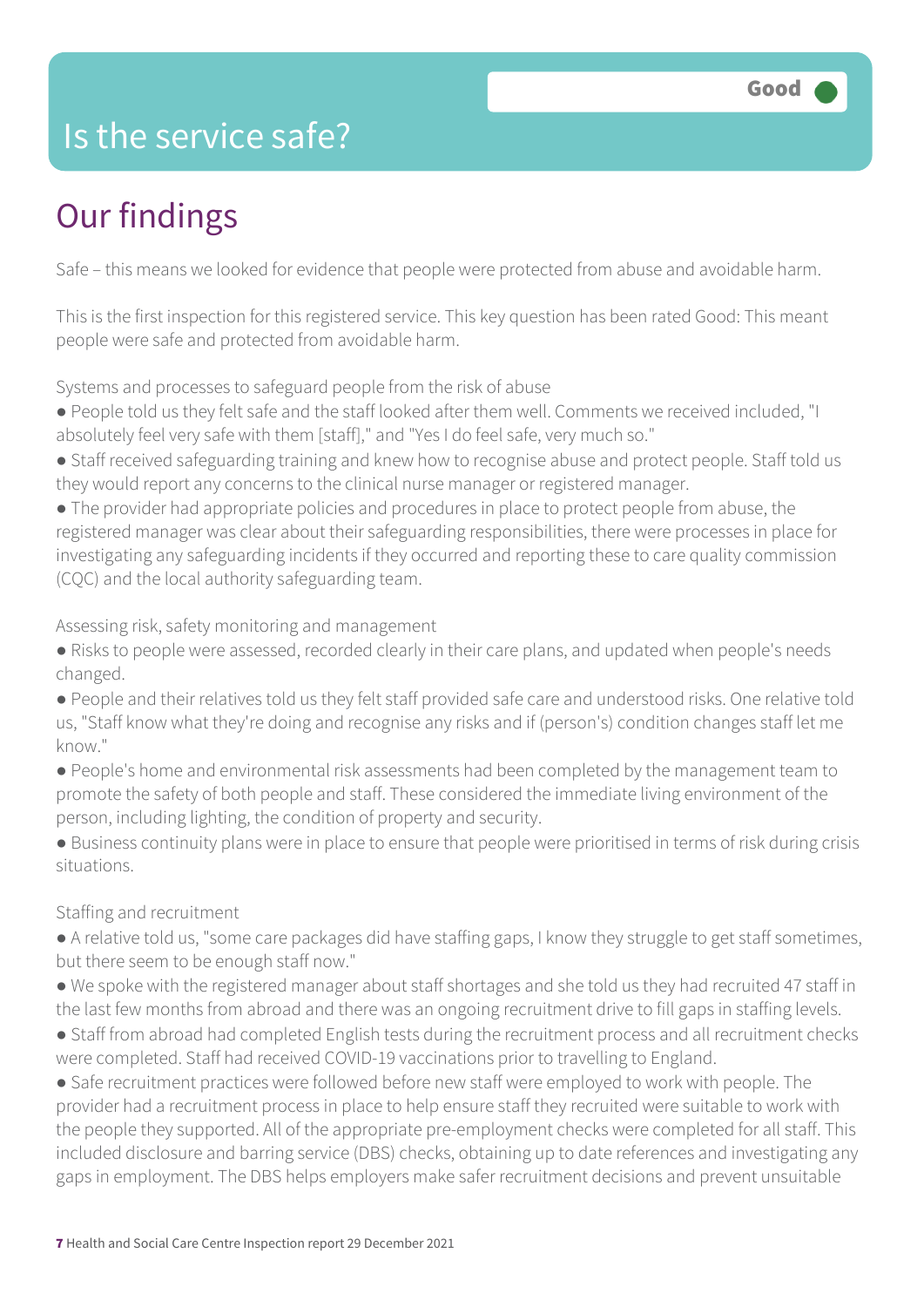people from working with vulnerable people.

• The registered manager and provider told us they would only increase the amount of people they provided support to, if they had sufficient staff available to ensure they would be able to meet people's needs. This demonstrated people's safety was prioritised when accepting new referrals.

● A health care commissioner told us, "Health and Social Care provide complex registered nurse led domiciliary care on our behalf and we have no issues with their performance or responsiveness, we continue to call upon their services and regard them as a valued care provider."

● A health care professional told us, "Health and Social Care provide complex care packages for us, both nurses and trained carers. Their nurse managers are approachable and visible and often go above and beyond what other agencies would do, they are knowledgeable and extremely experienced in what they do."

#### Using medicines safely

- Trained and competent staff administered people's prescribed medicines safely. Guidance was provided to staff for medicines which had to be administered at a specific time. This also included clear guidelines where relatives supported people and staff were not present.
- Staff were kept up to date with guidance for administering medicines in the community. This included topical skin creams and medicines to be used in an emergency. One person told us their medicines were administered by a qualified nurse, and they completed a weekly check of their stock of medicines.
- People were supported as much as possible to take their medicines independently. One staff member told us, "I get medicines out and then [person] takes them. I then record this on the person's medicines administration record chart." Medicine records we viewed had been completed and were up to date.

### Preventing and controlling infection

- The provider's policies and procedures for minimising the risk of infections helped ensure people were kept safe, including staff participating in the regular COVID-19 testing programme.
- Staff were trained how to prevent infections and how to correctly wear and use personal protective equipment (PPE). One person said, "staff always wear their masks, gloves and aprons. They put any used PPE in the bin outside or take it away with them.
- All staff had received their COVID-19 vaccinations even though it was not a requirement at this time in community services.
- Staff ensured they maintained good standards of hygiene including regular hand washing.
- We were assured that the provider was meeting shielding and social distancing rules.
- We were assured that the provider's infection prevention and control policy was up to date.

#### Learning lessons when things go wrong

● The provider had systems in place to identify when incidents occurred and took action to prevent recurrences. When incidents occurred, actions were taken. For example, contacting a health professional or 111 service and acting on advice given. This meant staff saw value in reporting any issues.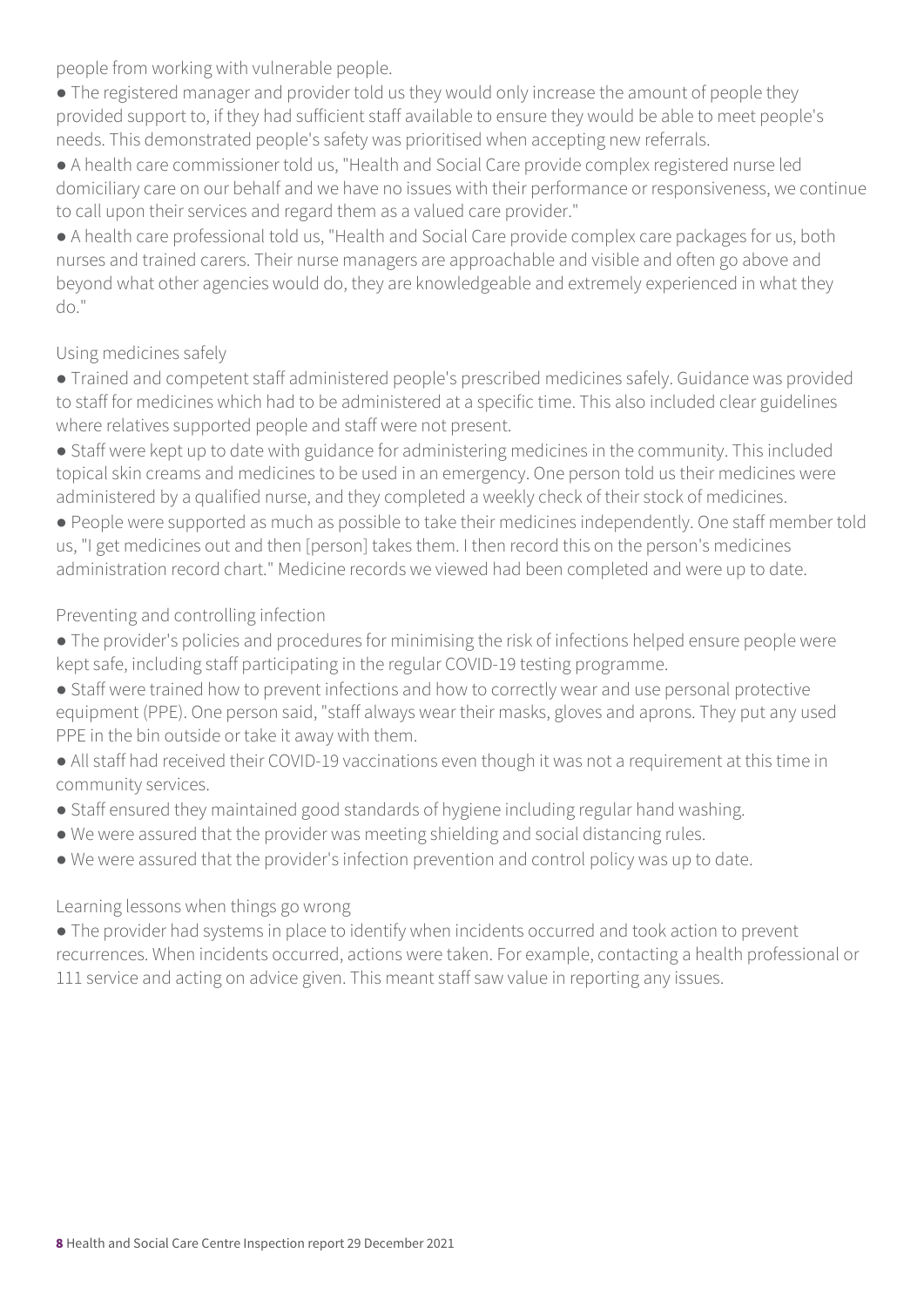### Is the service effective?

# Our findings

Effective – this means we looked for evidence that people's care, treatment and support achieved good outcomes and promoted a good quality of life, based on best available evidence.

This is the first inspection for this registered service. This key question has been rated Good: This meant people's outcomes were consistently good, and people's feedback confirmed this.

Assessing people's needs and choices; delivering care in line with standards, guidance and the law

- People's needs were assessed before the service started supporting them. The assessment considered all aspects of people's needs and the information was used to develop people's care plans and risk assessments. Assessments demonstrated people's protected characteristics under the Equality Act had been considered.
- People's care plans contained details of their background, medical conditions, and information about choices and preferences and were updated if people's needs changed. Information had been sought from relatives and other professionals involved in their care. This meant that staff understood people well and supported them in line with their wishes.
- The registered manager told us they were proactive in contacting health and social care professionals if people's health deteriorated, so a re-assessment of their needs could be completed.

#### Staff support: induction, training, skills and experience

- A person said, "I need to use ceiling hoists, wheelchairs and suction machines, the carers know how to use them all." Another person said, "I use medical equipment and when new staff start, they are always shadowed by an experienced member of staff."
- Staff told us they received supervision with clinical nurse managers and the registered manager. We saw from an audit carried out in April 2021 some staff had not received supervision or it was overdue. We spoke with the registered manager who assured us this was identified after a full audit and an action plan was put in place to address this, the audit for October 2021 showed improvements had been made and all staff had received supervision.
- Staff received a range of training based on people's assessed needs and were supported to develop further skills. These included the completion of respiratory and ventilation training we observed this training during the inspection.
- Staff told us the registered manager provided meaningful supervision. This could be when providing care and support or through reflective practice. One staff member told us, "I was helped to understand my training. The support has been good. If I ask for additional help, I get it from my clinical nurse manager."

Supporting people to eat and drink enough to maintain a balanced diet

● People's care plans clearly detailed their eating and drinking needs and when people had specialised dietary requirements or preferences this was highlighted for staff to follow. One person said, "Staff support me well, they give me choices of what I want to eat and drink.

Staff working with other agencies to provide consistent, effective, timely care; supporting people to live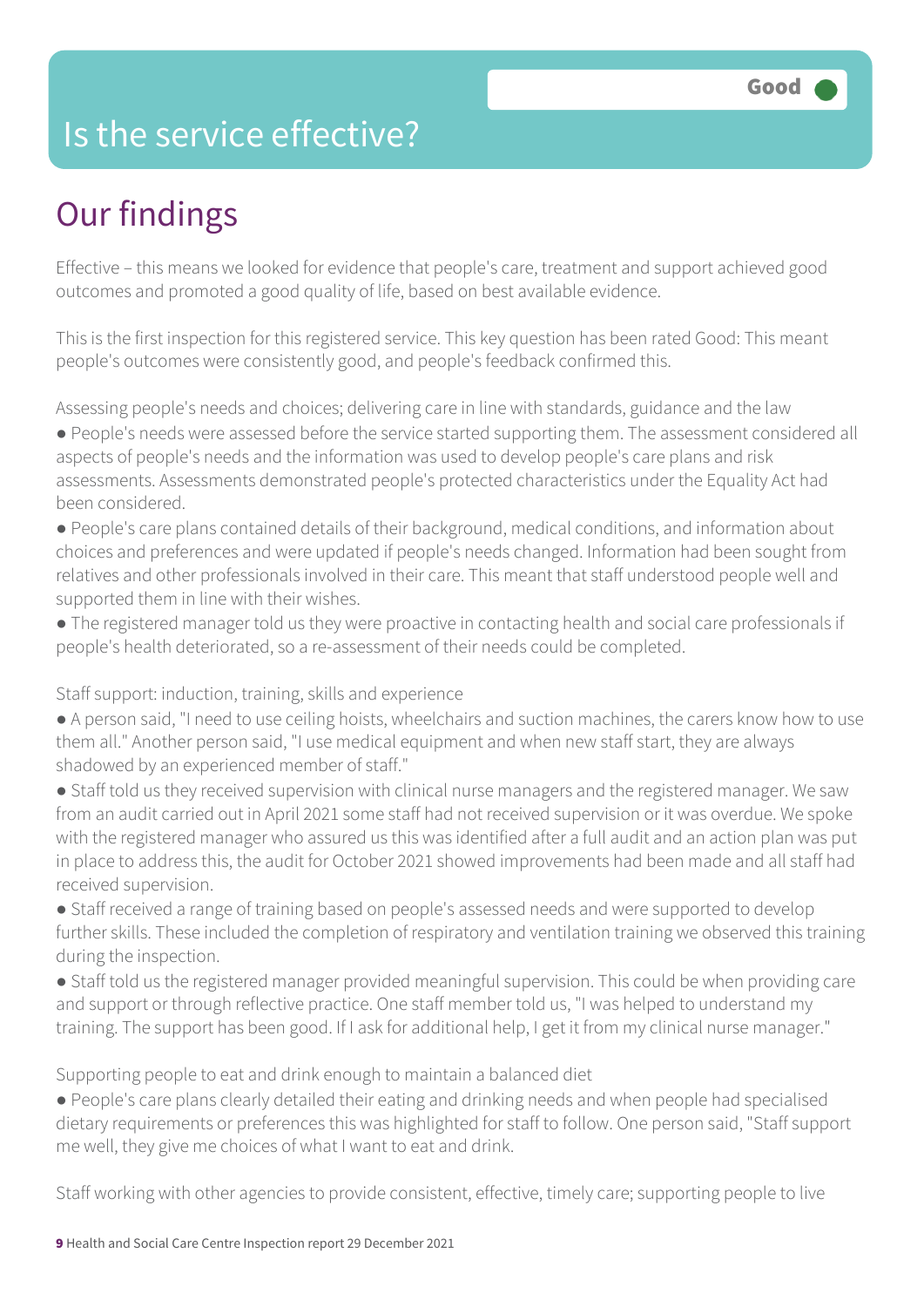healthier lives, access healthcare services and support

- People were supported to have access to a range of healthcare professionals to help ensure they remained healthy.
- Staff had a good understanding of the people they were caring for and how to manage any health-related concerns.
- The service had worked alongside other health professionals to meet people's needs, such as occupational therapists and district nurses, physiotherapists and dieticians.

Ensuring consent to care and treatment in line with law and guidance

The Mental Capacity Act 2005 (MCA) provides a legal framework for making particular decisions on behalf of people who may lack the mental capacity to do so for themselves. The Act requires that, as far as possible, people make their own decisions and are helped to do so when needed. When they lack mental capacity to take particular decisions, any made on their behalf must be in their best interests and as least restrictive as possible.

People can only be deprived of their liberty to receive care and treatment when this is in their best interests and legally authorised under the MCA.

When people receive care and treatment in their own homes an application must be made to the Court of Protection for them to authorise people to be deprived of their liberty.

We checked whether the service was working within the principles of the MCA, and whether any conditions on authorisations to deprive a person of their liberty had the appropriate legal authority and were being met.

● There was a record of consent within people's care plan in relation to care, records and sharing of information. One person's records did not show the person had given consent to care. We spoke to the registered manager who told us this was a technical problem as the computer system had been updated and the signature had not transferred. The registered manager told us they had reported this to the computer company who were working to resolve the issue. The registered manager assured us the person had given signed consent to care.

● People's relatives told us that staff worked within the principles of the MCA by always seeking consent from the person they were supporting. One relative told us "Everything they do they tell them [their family member] and say what they're doing at every step of the way." Another person said, "The carers always ask when undressing me and are so careful to keep my body covered during washing".

● Staff were confident in the application of the MCA and its five key principles. One staff member said, "I give people a choice of a few items. I use knowledge I have about them to encourage people by explaining the options." This meant people made choices with the right amount of support.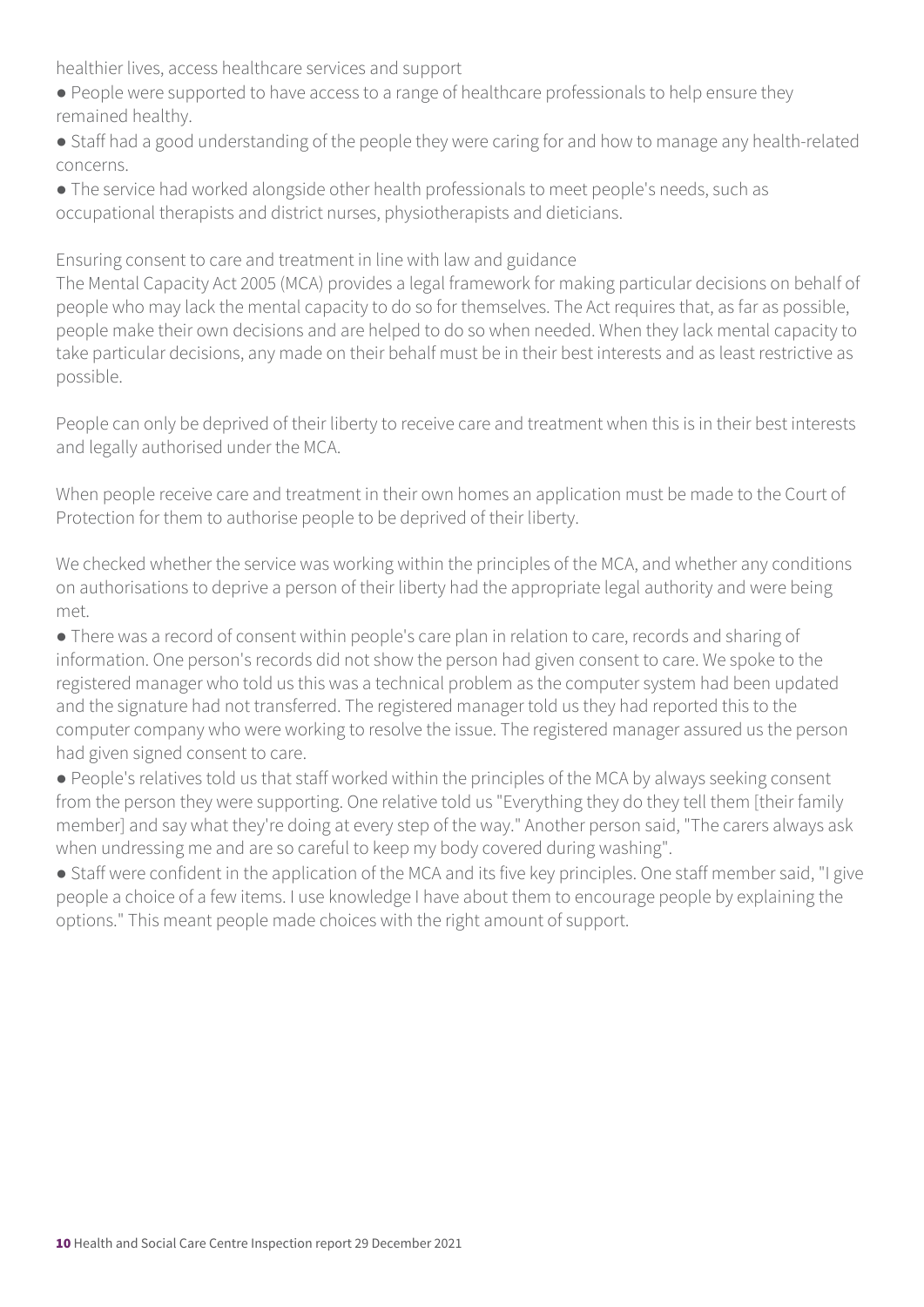### Is the service caring?

# Our findings

Caring – this means we looked for evidence that the service involved people and treated them with compassion, kindness, dignity and respect.

This is the first inspection for this registered service. This key question has been rated good: This meant people were supported and treated with dignity and respect; and involved as partners in their care.

Ensuring people are well treated and supported; respecting equality and diversity

- People told us, "Staff were kind and compassionate, thoughtful. Good listeners and when I call them, they know what to do." Another said, "They certainly are kind, respectful and compassionate, when they visit. I do not have any complaints."
- People said they appreciated having consistent care staff and this increased their confidence that staff were trustworthy, provided dignified care and treated them with respect.
- Staff, relatives and people told us that the provider made efforts to match staff's personalities, culture and language skills with people receiving care.

Supporting people to express their views and be involved in making decisions about their care

- People and relatives confirmed they had been involved in decisions about their care. This included what they needed help with and how they liked care to be carried out.
- The registered manager told us they involved people in allocating staff to their care package, this was known as the meet and greet session where staff attended people's homes to enable people and staff to talk before staff were allocated to them. This meant people were in control of which staff supported them with their care.
- As well as satisfaction surveys and regular reviews of care, office staff were calling people to discuss any concerns people had.

Respecting and promoting people's privacy, dignity and independence

- The registered manager and staff respected and promoted people's privacy and dignity. One relative said, "My privacy and (person) are considered. If I have people visiting, they shut the door they cover (person) up. They adore (person), treat (person) like their own."
- A person told us when they receive visitors at home the staff ensure they have a call bell and leave the room to give them time in private with their visitor, but were always ready to respond to their call to assist if required.
- Care plans recorded the support people required to enable staff to meet people's needs. Staff encouraged people to be independent whenever possible. One person said, "They treat me with dignity and when it comes to personal care staff cover me with a towel, I can wash some of myself and they let me. They do not rush me they give me time to do it myself."
- People's information was stored securely and used appropriately in line with the provider's confidentiality policy.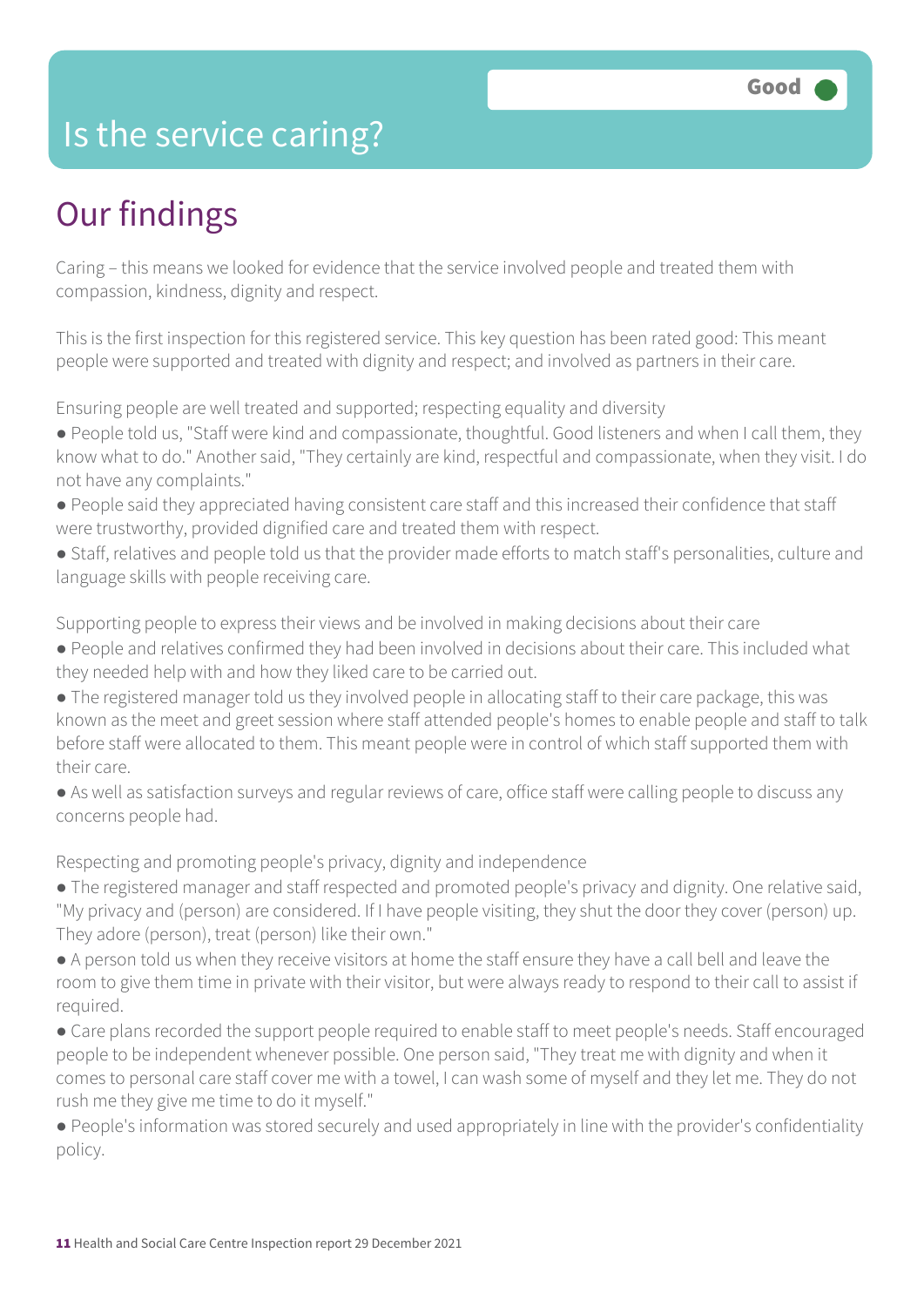### Is the service responsive?

# Our findings

Responsive – this means we looked for evidence that the service met people's needs.

This is the first inspection for this registered service. This key question has been rated Good: This meant people's needs were met through good organisation and delivery.

Planning personalised care to ensure people have choice and control and to meet their needs and preferences

- People received personalised care that was responsive to their needs. Care plans were person-centred and considered people's preferences, likes and dislikes.
- People were supported to achieve the goals that were important to them. For example, one person was supported by staff to attend a night club.
- People and their relatives were involved in the development and ongoing review of their care. Care plans were reviewed regularly and when their needs changed.
- Staff were kept informed about changes in people's care and support needs by the electronic care system. This helped staff to stay up to date with information about people's needs as well as ensuring that important information was not missed by using alerts, these are reminders to staff about key tasks they need to perform such as medicines.
- People were cared for by a small, consistent team of staff. This promoted continuity of care and ensured as far as possible they had support from staff who knew and understood their needs and preferences.

Meeting people's communication needs

Since 2016 onwards all organisations that provide publicly funded adult social care are legally required to follow the Accessible Information Standard (AIS). The standard was introduced to make sure people are given information in a way they can understand. The standard applies to all people with a disability, impairment or sensory loss and in some circumstances to their carers.

● Staff had a good understanding about each person's communication needs and how best to support people to be heard, listened to and cared for in a person-centred way. One staff member told us how they either wrote things down to communicate or knew what the person's body language or emotions were telling them.

● The care records provided detailed information about what people's communication requirements were and any additional equipment such as hearing aids and eye gaze systems, this is a communication system used by some people who are unable to communicate verbally.

#### Improving care quality in response to complaints or concerns

- People and their relatives mostly knew how to contact the office to raise any concerns if they needed to. They were provided with information as to how to complain within the information pack provided to all people receiving a service. We spoke to the registered manager who assured us that all care records hade complaints information in them.
- The provider had a policy and systems in place to review any concern or complaint. The service had received complaints and records showed appropriate action had been taken.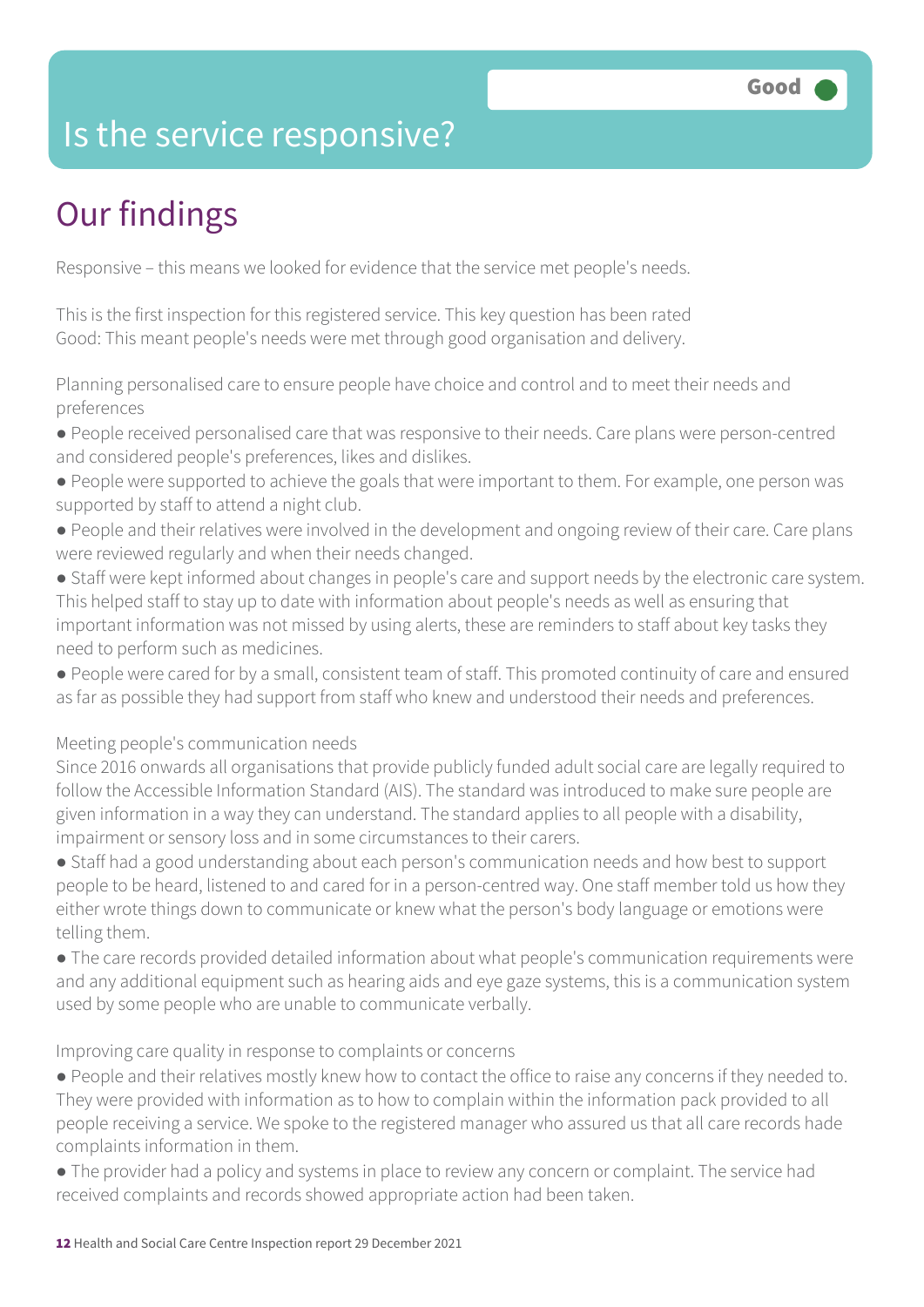End of life care and support

- Care plans showed there had been discussions with people about their preferences for life saving treatment in the event of a medical emergency.
- Staff received training about end of life care, and they stated they would liaise closely with healthcare professionals to ensure people remained comfortable.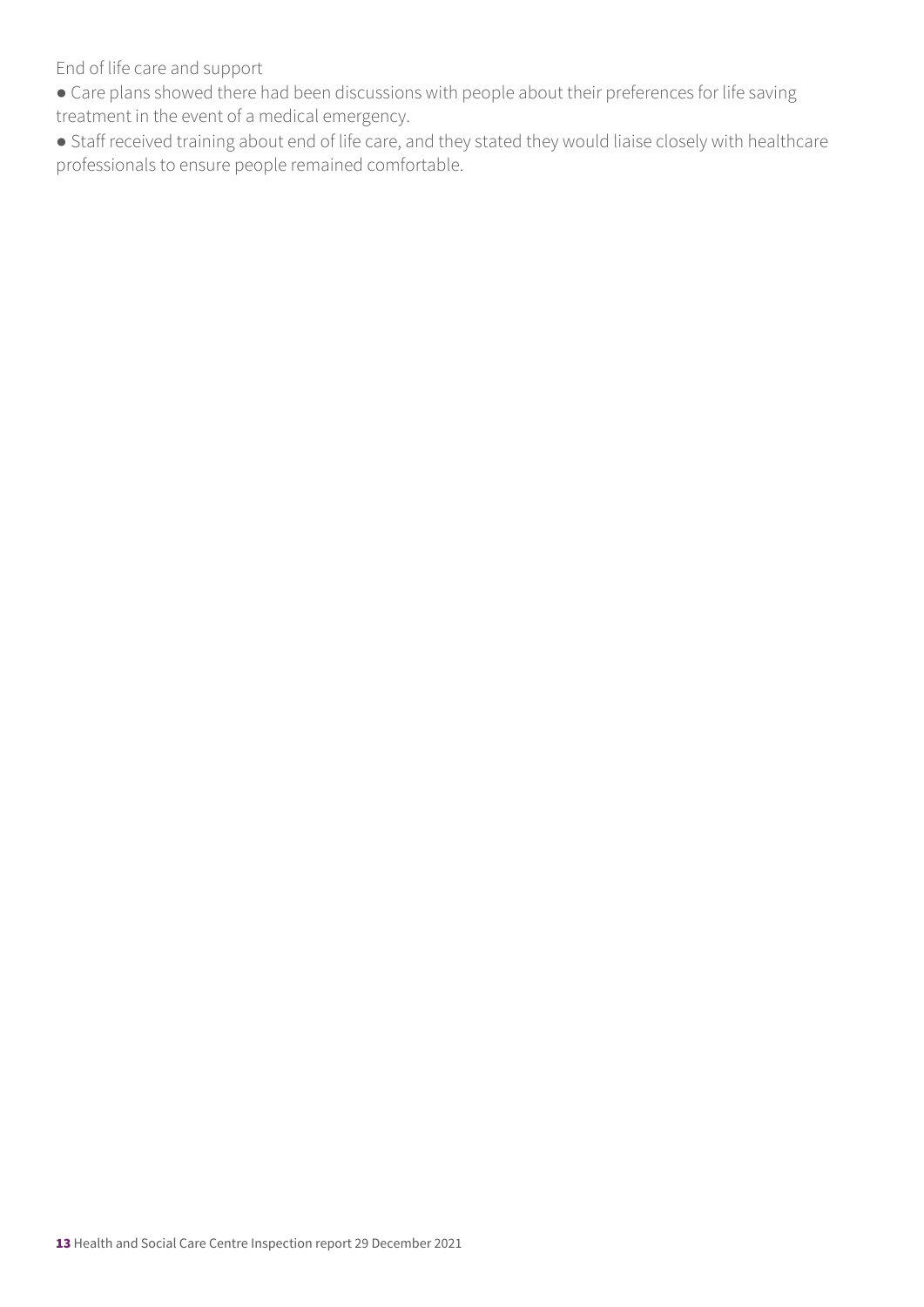### Is the service well-led?

# Our findings

Well-led – this means we looked for evidence that service leadership, management and governance assured high-quality, person-centred care; supported learning and innovation; and promoted an open, fair culture

This is the first inspection for this registered service. This key question has been rated Good: This meant the service was consistently managed and well-led. Leaders and the culture they created promoted highquality, person-centred care.

Promoting a positive culture that is person-centred, open, inclusive and empowering, which achieves good outcomes for people

● People and their relatives were happy with the service they received from Health and Social Care Centre and gave positive feedback about staff members. One person said, "My carers mean a lot to me. I respect the carers and they respect my wishes," another person said, "I have five carers and two are English, I have a multinational team, they are well mannered and I get something from them hearing about their lives."

How the provider understands and acts on the duty of candour, which is their legal responsibility to be open and honest with people when something goes wrong

- The registered manager understood information sharing requirements, and knew that when concerns had been identified, appropriate notifications should be sent to CQC as required by law, and to the local authority. They were aware of the duty of candour, that if mistakes were made, they had a duty to be open and honest, issue an apology and take any necessary action. CQC were notified of significant events.
- The provider had a duty of candour policy, there were processes in place to ensure if people came to harm, relevant people would be informed, in line with the duty of candour requirements.

Managers and staff being clear about their roles, and understanding quality performance, risks and regulatory requirements, Continuous learning and improving care

● The registered managers undertook a full range of audits and checks on the service including supervision, training, employment and recruitment. There were some gaps in these areas identified during previous audits. The registered manager had developed action plans to address these areas and at the time of this inspection all actions had been completed.

● There was a programme of audits carried out in the service, weekly, monthly and quarterly to ensure standards were maintained. The registered manager said, "I just love what we do and want the company to be the best I can make it."

● There was a clear action plan in place to address findings in audits and from feedback and this evidenced continuous improvement.

● Areas monitored included medicines administration, daily care notes and incidents. The provider analysed these for trends, such as the time of incidents. The registered manager implemented actions, so medicines were administered on time. This meant people experienced a positive outcome.

● People told us that the systems in place helped ensure that their quality of care remained high and met their needs.